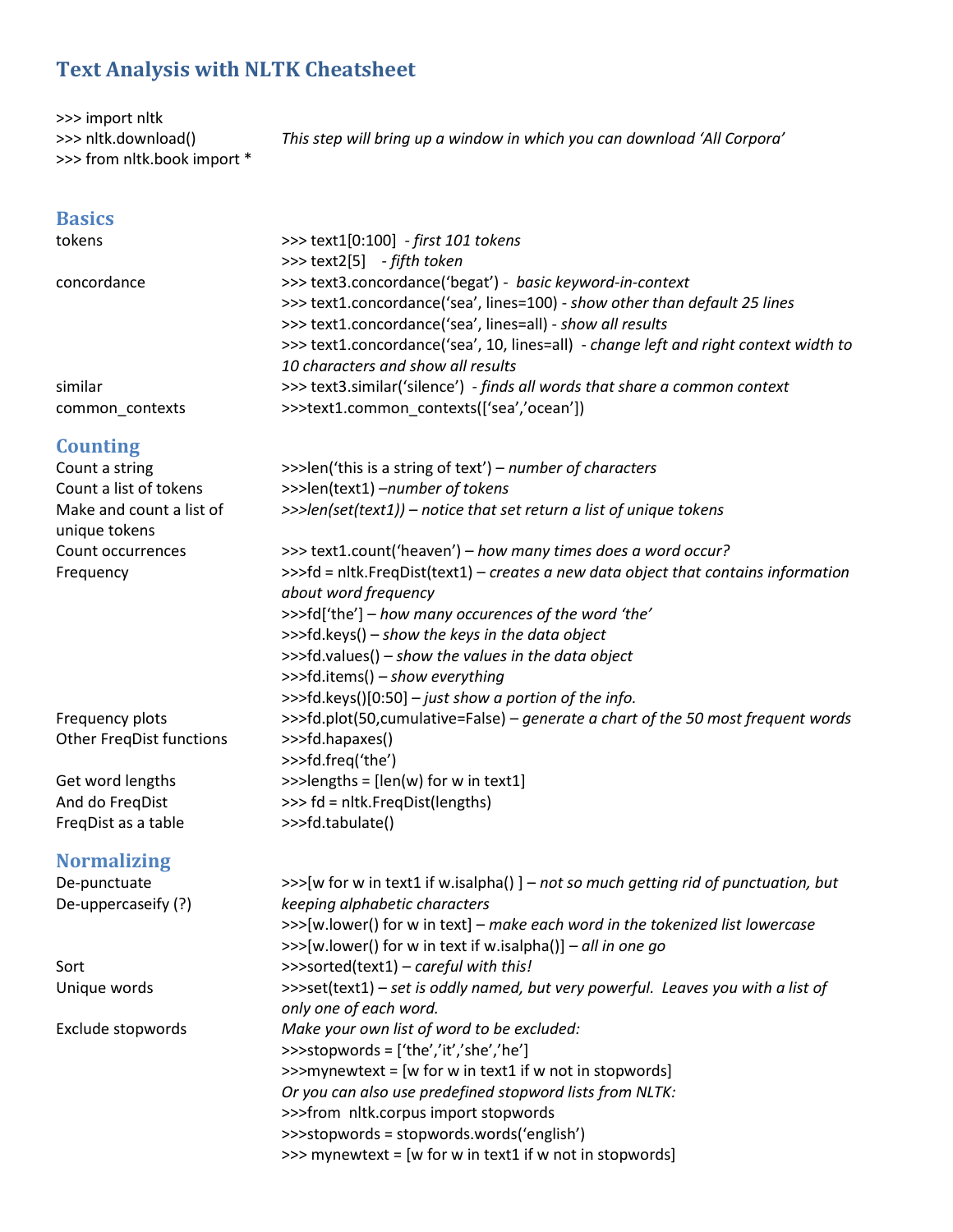## **Searching**

| Dispersion plot            | >>>text4.dispersion_plot(['American','Liberty','Government'])                                                                                      |  |  |  |  |  |
|----------------------------|----------------------------------------------------------------------------------------------------------------------------------------------------|--|--|--|--|--|
| Find word that end with    | >>>[w for w in text4 if w.endswith('ness')]                                                                                                        |  |  |  |  |  |
| Find words that start with | >>>[w for w in text4 if w.startsswith('ness')]                                                                                                     |  |  |  |  |  |
| Find words that contain    | >>>[w for w in text4 if 'ee' in w]                                                                                                                 |  |  |  |  |  |
| Combine them together:     | >>>[w for w in text4 if 'ee' in w and w.endswith('ing')]                                                                                           |  |  |  |  |  |
| Regular expressions        | 'Regular expressions' is a syntax for describing sequences of characters usually                                                                   |  |  |  |  |  |
|                            | used to construct search queries. The Python 're' module must first be imported:<br>>>>import re                                                   |  |  |  |  |  |
|                            | >>>[w for w in text1 if re.search('^ab',w)] – 'Regular expressions' is too big of a<br>topic to cover here. Google it!                             |  |  |  |  |  |
| <b>Chunking</b>            |                                                                                                                                                    |  |  |  |  |  |
|                            | Collocations are good for getting a quick glimpse of what a text is about                                                                          |  |  |  |  |  |
| Collocations               | >>> text4.collocations() - multi-word expressions that commonly co-occur. Notice<br>that is not necessarily related to the frequency of the words. |  |  |  |  |  |
|                            | >>>text4.collocations(num=100) - alter the number of phrases returned                                                                              |  |  |  |  |  |
|                            | Bigrams, Trigrams, and n-grams are useful for comparing texts, particularly for<br>plagiarism detection and collation                              |  |  |  |  |  |
| Bi-grams                   | >>>nltk.bigrams(text4) – returns every string of two words                                                                                         |  |  |  |  |  |
| Tri-grams                  | >>>nltk.trigrams(text4) - return every string of three words                                                                                       |  |  |  |  |  |
| n-grams                    | >>>nltk.ngrams(text4, 5)                                                                                                                           |  |  |  |  |  |
| <b>Tagging</b>             |                                                                                                                                                    |  |  |  |  |  |
| nort of conceletorsing     |                                                                                                                                                    |  |  |  |  |  |

part-of-speech tagging >>>mytext = nltk.word\_tokenize("This is my sentence") >>> nltk.pos\_tag(mytext)

#### **Working with your own texts:**

| Open a file for reading     | >>>file = open('myfile.txt') – make sure you are in the correct directory before |
|-----------------------------|----------------------------------------------------------------------------------|
|                             | starting Python                                                                  |
| Read the file               | $\rightarrow$ >>t = file.read();                                                 |
| Tokenize the text           | >>>tokens = nltk.word tokenize(t)                                                |
| Convert to NLTK Text object | >>>text = nltk.Text(tokens)                                                      |

# **Quitting Python**

**Part-of-Speech Codes**

Quit  $\longrightarrow$  >>>quit()

| <b>CC</b> | Coordinating conjunction            | <b>NNS</b>  | Noun, plural          | UH         | Interjection                  |
|-----------|-------------------------------------|-------------|-----------------------|------------|-------------------------------|
| CD        | Cardinal number                     | <b>NNP</b>  | Proper noun, singular | VB         | Verb. base form               |
| DT        | <b>Determiner</b>                   | <b>NNPS</b> | Proper noun, plural   | <b>VBD</b> | Verb, past tense              |
| EX        | <b>Existential there</b>            | <b>PDT</b>  | Predeterminer         | <b>VBG</b> | Verb, gerund or present       |
| <b>FW</b> | Foreign word                        | <b>POS</b>  | Possessive ending     | participle |                               |
| IN        | <b>Preposition or subordinating</b> | <b>PRP</b>  | Personal pronoun      | <b>VBN</b> | Verb, past participle         |
|           | conjunction                         |             | Possessive pronoun    | <b>VBP</b> | Verb, non-3rd person singular |
| IJ        | <b>Adjective</b>                    | <b>RB</b>   | Adverb                | present    |                               |
| JJR       | Adjective, comparative              | <b>RBR</b>  | Adverb, comparative   | VBZ        | Verb, 3rd person singular     |
| JJS       | Adjective, superlative              | <b>RBS</b>  | Adverb, superlative   | present    |                               |
| LS        | List item marker                    | <b>RP</b>   | Particle              | <b>WDT</b> | Wh-determiner                 |
| <b>MD</b> | Modal                               | <b>SYM</b>  | Symbol                | <b>WP</b>  | Wh-pronoun                    |
| ΝN        | Noun, singular or mass              | ΤО          | to                    | WP\$       | Possessive wh-pronoun         |
|           |                                     |             |                       | <b>WRB</b> | Wh-adverb                     |